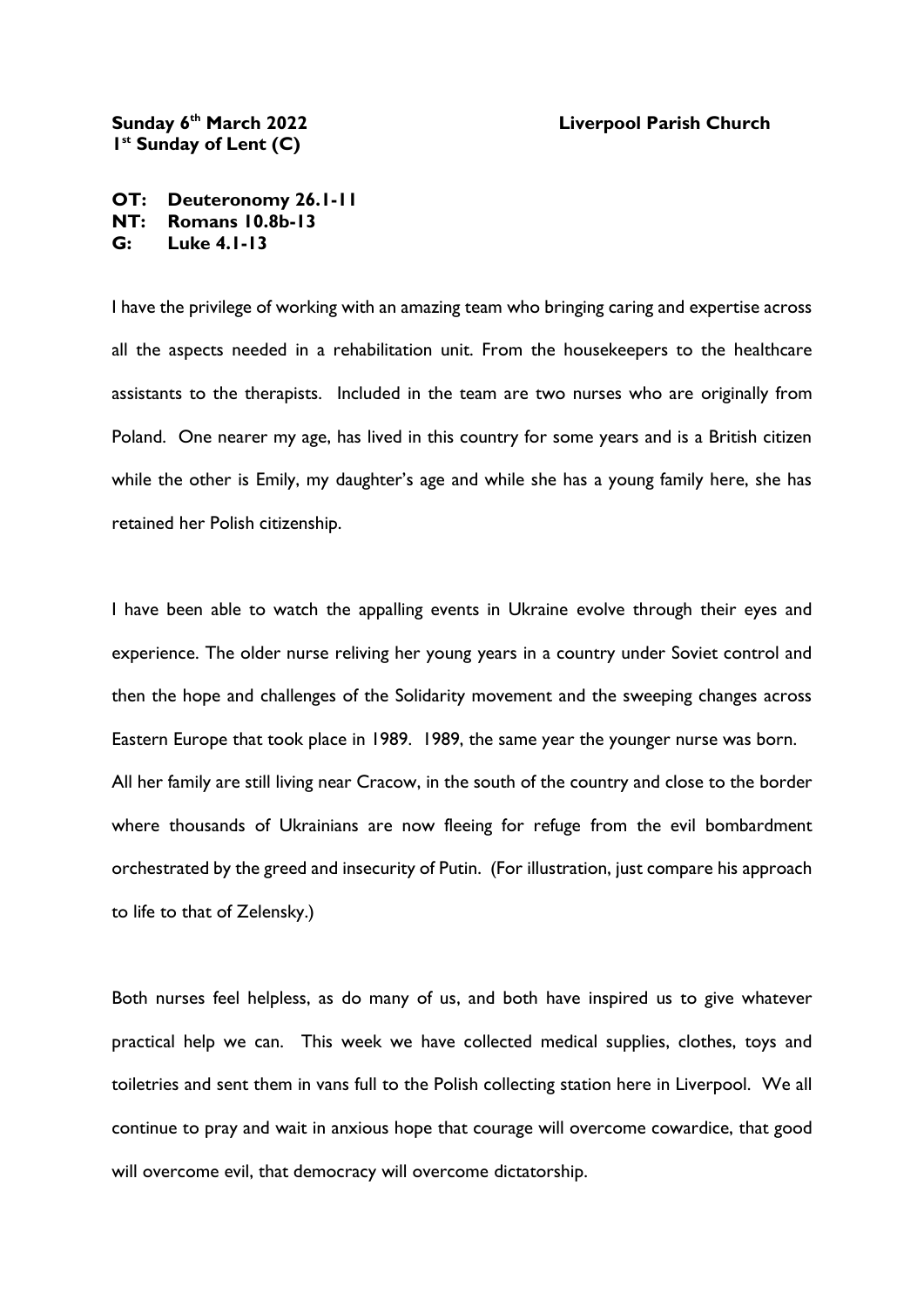In this context, the Old Testament reading today can provide us with a challenge. *A wandering Aramean was my ancestor; he went down into Egypt and lived there as an alien, few in number, and there he became a great nation, mighty and populous. When the Egyptians treated us harshly and afflicted us, by imposing hard labour on us, we cried to the LORD, the God of our ancestors; the LORD heard our voice and saw our affliction, our toil, and our oppression. The LORD brought us out of Egypt with a mighty hand and an outstretched arm, with a terrifying display of power, and with signs and wonders; and he brought us into this place and gave us this land, a land flowing with milk and honey.*

There are some significant differences to the Russian invasion of Ukraine in comparison to the arrival of the Jewish people in the promised land. The events of last week have been mindlessly brutal; what challenge does a maternity hospital present? Russia has invaded a country to prove that it can, to metaphorically put up two fingers to Western powers.

As the reading from Deuteronomy says the Jewish people had become slaves in Egypt and were searching for freedom in the land that God had promised them. I do not claim that all was well then or now but it would take a very large book written by a great scholar with far more education than me to outline the story of the Jewish people, their land, their exiles, their persecution. I can, however, recommend a good novel based on the experiences of two men, one an Israeli Jew, one a Palestinian Arab, both trying to live in the same country. It's called Apeirogon by Colum McCann.

But back to today's readings and their message for us in the context of our Lenten journey. The gospel story is so familiar to many of us as it comes at the beginning of each Lent.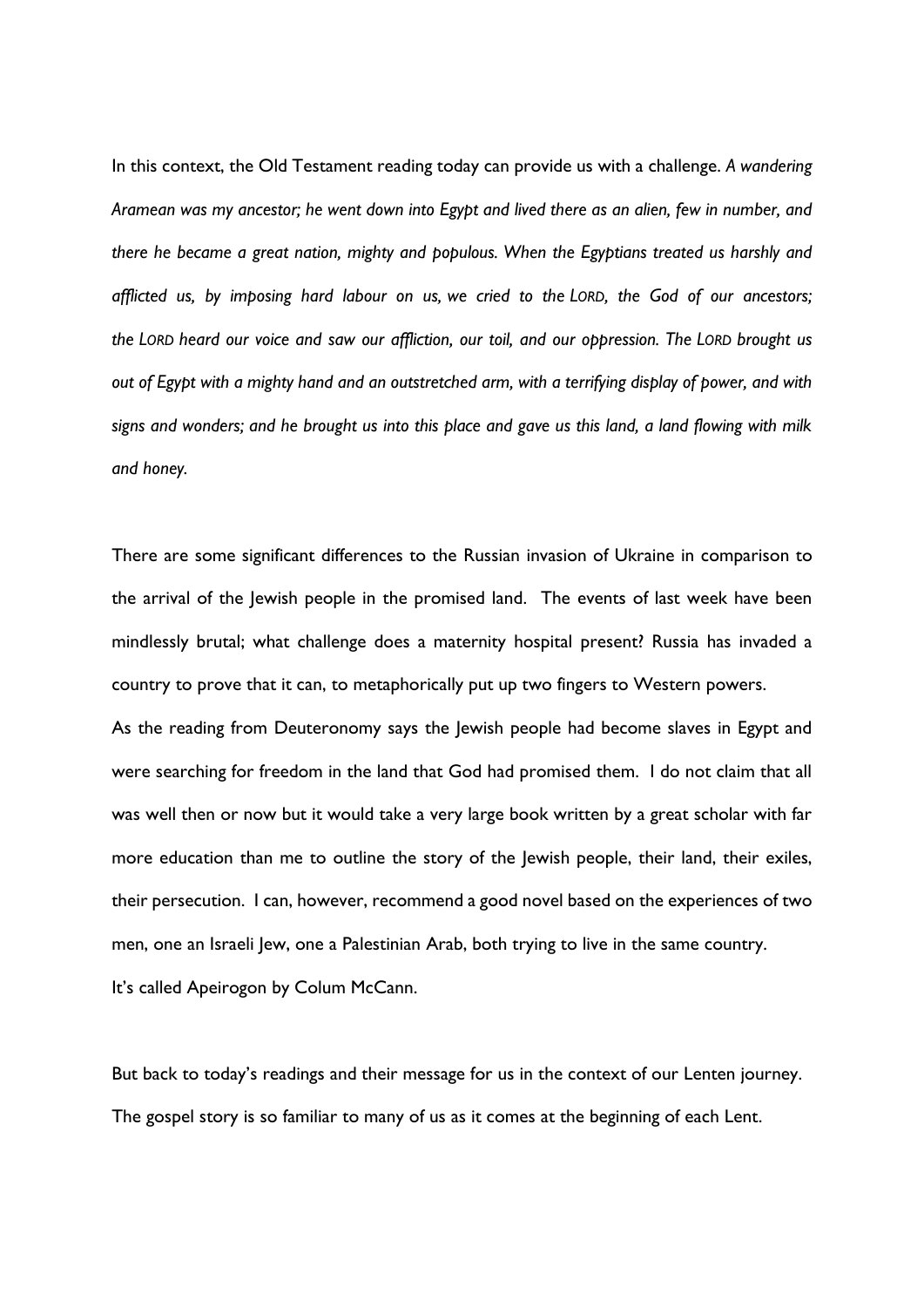The temptation of Jesus in the desert. This encounter of good and evil as the devil seeks to overcome his adversary at the very beginning of Jesus' public ministry.

Look at what Saturn offers as temptations.

First he identifies our weaknesses, in this case Jesus' hunger, and attempts to wheedle his way in to urge us to satisfy our needs at the price of our integrity. Jesus' response *One does not live by bread alone.*

We need more than material goods for our happiness and ultimate salvation.

Next comes the temptation of power. One we have seen in action this week. Worship the devil and he will give you authority over whatever you choose. An empty promise because evil can only offer misery and power without responsibility can only end in disaster for all concerned. Bullying others will never bring happiness and satisfaction.

Finally, the devil tempts Jesus to put God to the test. Having faith in God is not the same as attempting to use him for our own advantage. God works for us when we surrender to his will and not our own, when we believe that our loving God acts always in our best interests, best interests that we cannot rarely define. We have to trust that he sees the whole picture and we know that *all things work together for good for those who love God*, *who are called according to his purpose*.

We know that ultimately the darkness cannot overcome the light. Through his crucifixion and resurrection, Jesus has conquered death and brought us back to eternal life. But this does not mean that the devil does not continue to chance his arm in this flawed world.